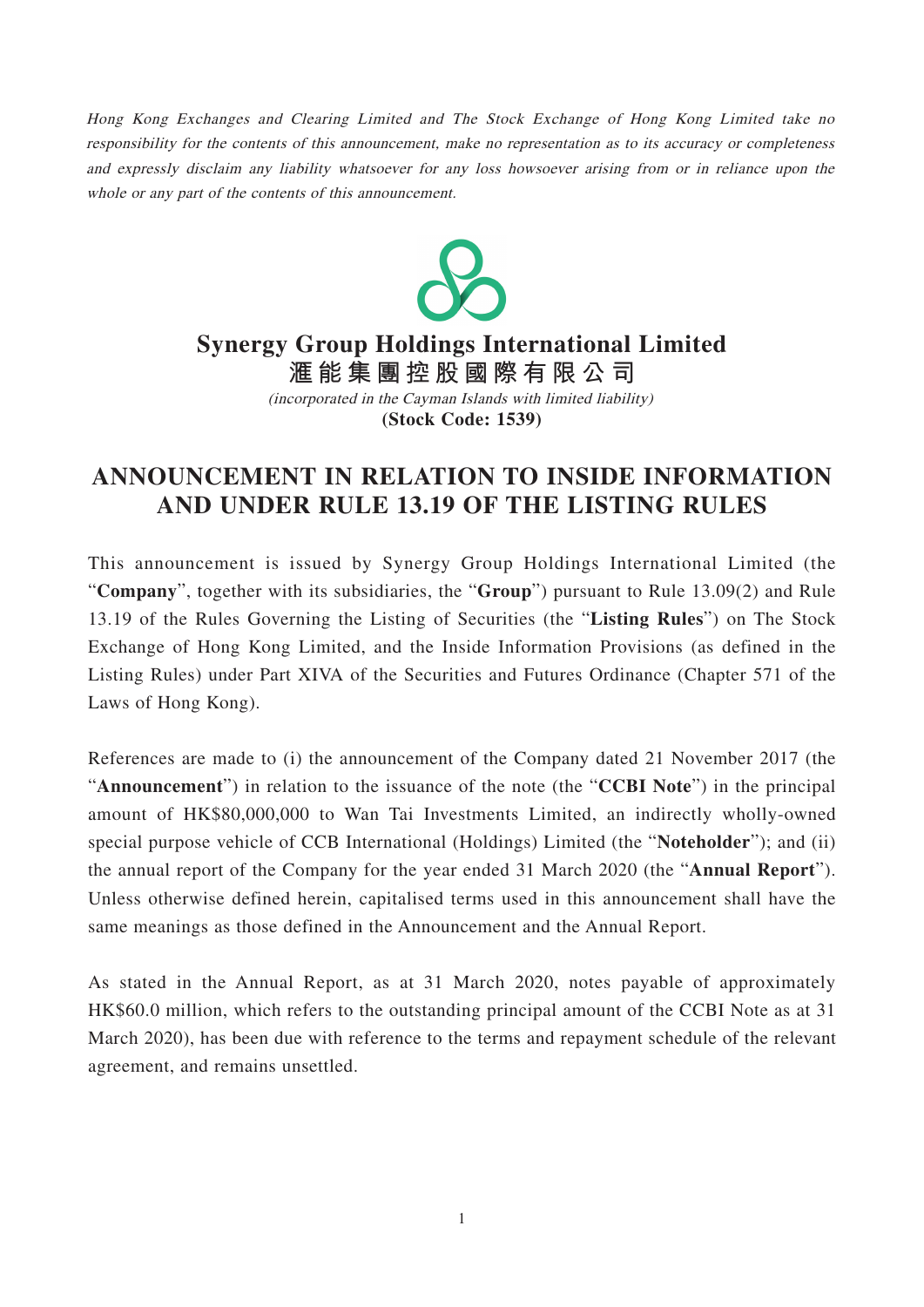On 6 August 2020, the Noteholder served a default redemption notice (the "**Notice**") to the Company, pursuant to which the Noteholder elected to have the whole principal amount of the CCBI Note redeemed at the amount of approximately HK\$80,485,000 (being the default redemption amount pursuant to the terms and conditions of the CCBI Note as at the date of the Notice, which includes, among others, the outstanding principal amount of the CCBI Note and the unpaid accrued interest).

On 7 August 2020, the Company received a statutory demand (the "**Statutory Demand**") dated 7 August 2020 from the legal adviser acting on behalf of the Noteholder pursuant to Section 178(1)(a) or 327(4)(a) of the Companies (Winding Up and Miscellaneous Provisions) Ordinance (Chapter 32 of the Laws of Hong Kong), demanding the Company to pay the amount of approximately HK\$80,514,000 (being the default redemption amount pursuant to the terms and conditions of the CCBI Note as at the date of the Statutory Demand, which includes, among others, the outstanding principal amount of the CCBI Note and the unpaid accrued interest), within 21 days from the date of service of the Statutory Demand, failing which the Noteholder may present a winding up petition against the Company.

Since 6 August 2020 and until the date of this announcement, the Directors have been taking proactive steps to discuss and negotiate with the Noteholder for the renewal of or extension for repayment schedule of the CCBI Note. As at the date of this announcement, the Directors are given to understand that the Company shall repay the outstanding amount of the CCBI Note as follows: (i) at least HK\$5,000,000 to be repaid on or before 28 August 2020; (ii) at least HK\$20,000,000 to be repaid on or before 11 September 2020; and (iii) all remaining outstanding amount to be repaid on or before 30 October 2020. In view of the above repayment schedule, the Noteholder will standstill and will not take any further enforcement action regarding the Statutory Demand for the period from 12 August 2020 to 30 October 2020, including the filing of a winding-up petition against the Company.

Over the past few months, the Directors have been taking proactive steps to enhance cashflow of the Group. As at the date of this announcement, the Company is actively negotiating with certain placing agents regarding the possible placing of the shares of the Company, which is expected to provide immediate funds to the Group if materialise. The Company is also in negotiation with a number of potential investors for other fundraising activities, including but not limited to the issuance of financial instruments by the Group. The Company is also negotiating with a number of investors who are interested in acquiring certain business segment and/or financial assets of the Group.